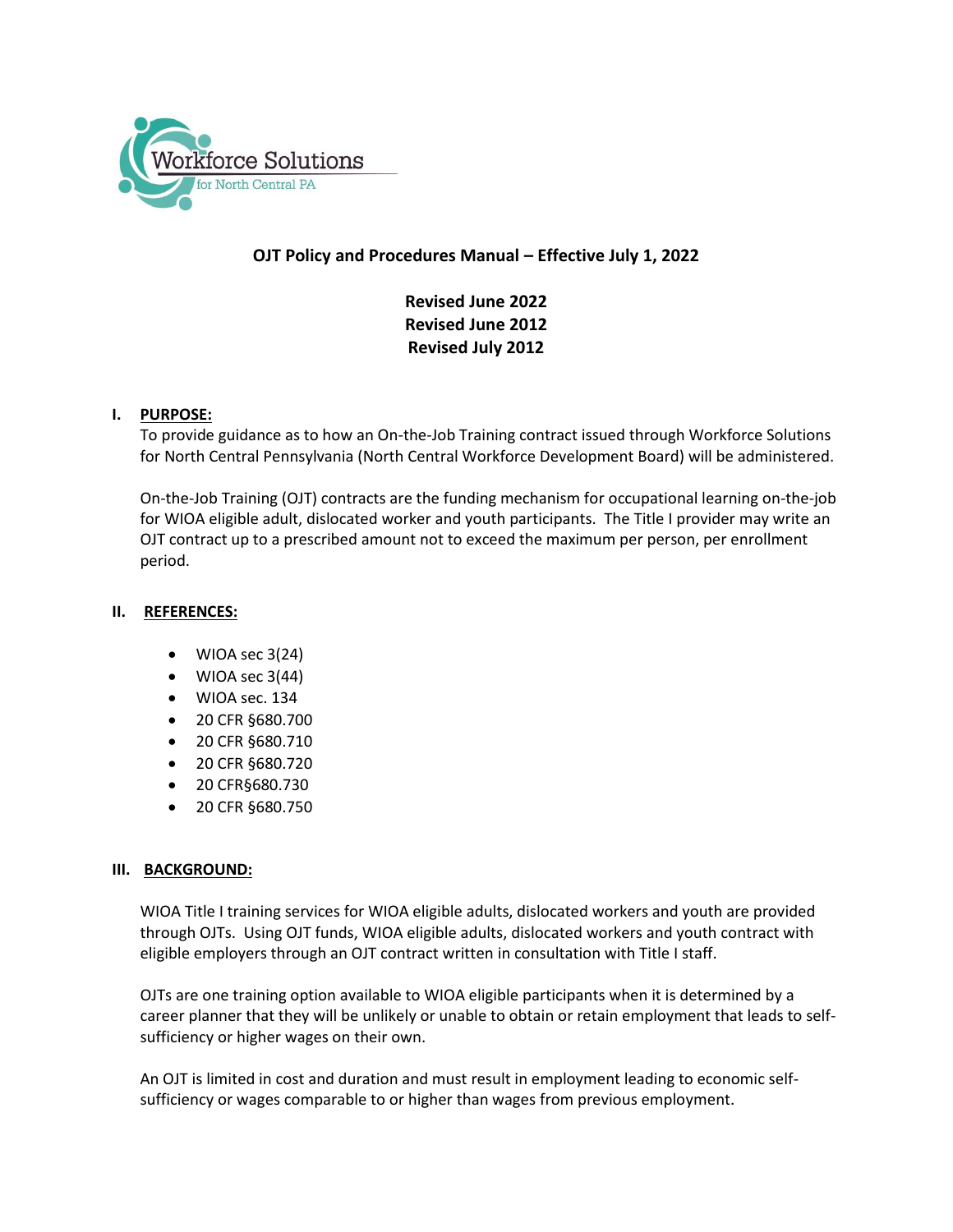OJTs may not be entered into with an employer who has demonstrated poor performance under previous OJT contracts under WIOA or WIA.

OJTs are allowed for youth per §681.460.

OJTs are not entitlements and shall be provided to eligible participants on the basis of an individualized assessment given the skill requirements of the occupation, the occupational skill level of the participant, prior work experience and the participant's IEP.

The selection of on the job training services should be conducted in a manner that maximizes customer choice, is linked to in-demand occupations, employer performance, and coordinated to the extent possible with other sources of assistance (see WIOA sec. 134 – use of funds for employment and training activities)

# IV. **POLICY**

# **A. ON-THE-JOB TRAINING (OJT) DEFINED:**

(a) OJT is defined at WIOA sec. 3(44). OJT is provided under a contract with an employer or registered apprenticeship program sponsor in the public, private non-profit, or private sector. Through the OJT contract, occupational training is provided for the WIOA participant in exchange for the reimbursement, typically up to 50 percent of the wage rate of the participant, for the extraordinary costs of providing the training and supervision related to the training. In limited circumstances, as provided in WIOA sec.  $134(c)(3)(h)$  and § 680.730, the reimbursement may be up to 75 percent of the wage rate of the participant.

(b) OJT contracts under WIOA title I, must not be entered into with an employer who has received payments under previous contracts under WIOA if the employer has exhibited a pattern of failing to provide OJT participants with continued long-term employment as regular employees with wages and employment benefits (including health benefits) and working conditions at the same level and to the same extent as other employees working a similar length of time and doing the same type of work.

(c) An OJT contract must be limited to the period of time required for a participant to become proficient in the occupation for which the training is being provided. In determining the appropriate length of the contract, consideration should be given to the skill requirements of the occupation, the academic and occupational skill level of the participant, prior work experience, and the participant's IEP. § 680.710

OJT is designed primarily for the individual who does not have the related education, training or work experience to immediately qualify for the job. Employers receive a reimbursement of up to 50% of the trainee's wages **not to exceed \$6,000** to help offset the costs of training during a fixed training period of up to twenty-six (26) weeks. At the successful completion of training, the employer is expected to retain the trainee as a regular full-time employee.

The North Central Workforce Development Board (WDB) will prioritize OJT's that provide eligible customers job opportunities in occupations that have been defined either as High-Priority Occupations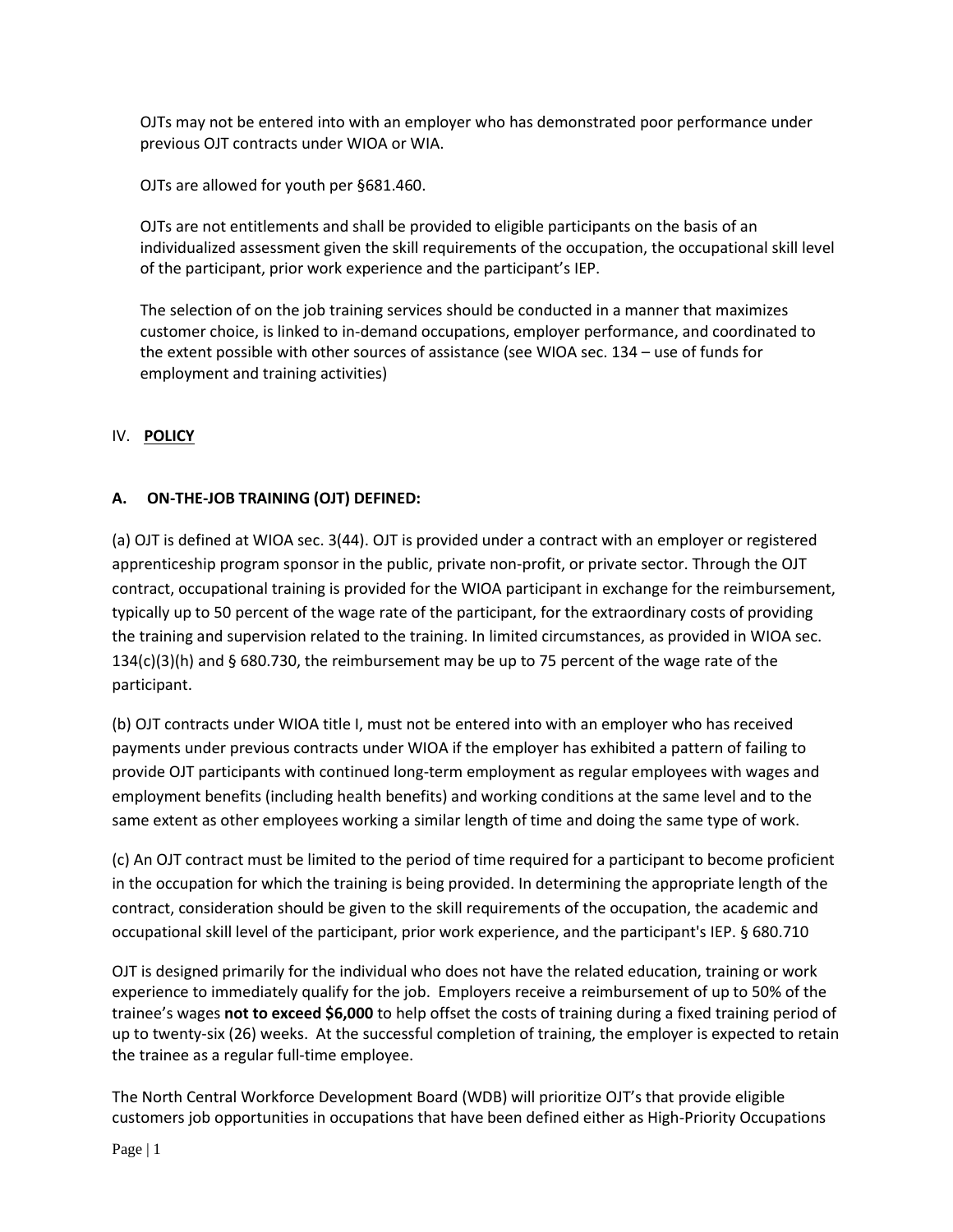(HPO's) or 'emerging' occupations as defined by the PA Department of Labor and Industry. The most current HPO list which is update each year will be used. Additional information on HPO's can be found at:<https://www.workstats.dli.pa.gov/Products/HPOs/Pages/default.aspx>

Additionally, the NCWDB will consider OJT opportunities in occupations that directly connect or support any of the Next Generation Partnerships within the North Central PA region, specifically, occupations in the Advanced Materials and Diversified Manufacturing and Healthcare industries.

# **B. EMPLOYER ELIGIBILITY:**

Any private-for-profit, private non-profit, or public sector employer not in violation of local, Commonwealth or Federal laws and/or regulations which prohibit its ability to contract, and who is in compliance with such entity's rules for lawful business operation, is a potentially eligible OJT contractor. Private sector employers will receive priority.

Employers who did not retain former OJT completers as regular employees at the end of the OJT period, without good cause, are ineligible to participate. It is the NCWDB's intention to give employers located in North Central priority; however, consideration will be given to other employers not located in the six county North Central PA region (Cameron, Clearfield, Elk, Jefferson, McKean and Potter).

All employers must register with the PA CareerLink®, Pennsylvania's *Commonwealth Workforce Development System / Job Gateway* and agree to utilize the system for advertising and listing all OJT opportunities. **A business folder and job order must be posted.**

No work-based training agreement will be authorized for any organization or part thereof that has relocated until 120 days after the date on which such organization begins operations at the new location if the relocation of such organization or part thereof results in a loss of employment for any employee of such organization at the original location.

# **C. EMPLOYER REFERRALS:**

Employers may refer individuals for OJT consideration under the following conditions:

- **The prospective OJT trainee has not yet begun work.**
- The prospective OJT trainee has been to the *PA CareerLink®* office, has completed the required core and intensive services **PRIOR** to the employer's call and has been determined eligible and appropriate for OJT by the *PA CareerLink®* staff.
- The prospective OJT trainee does not currently possess the occupational skills needed for the job and the *PA CareerLink®'s* assessment reveals that the prospective OJT trainee possesses the adequate job competencies and/or foundation skills necessary to enter into the OJT.
- The prospective OJT trainee has not formerly participated in the OJT program.

# **D. CONTRACTING WITH NORTH CENTRAL WORKFORCE DEVELOPMENT BOARD (WDB) MEMBERS**

The North Central WDB provides oversight and sets policies for local WIOA programs. North Central recognizes that the members of its NCWDB hold significant management positions with their employers. As such, they may have decision-making authority on possible hiring. However, their ability to control the conditions of employment of individual employees may be diluted by the size of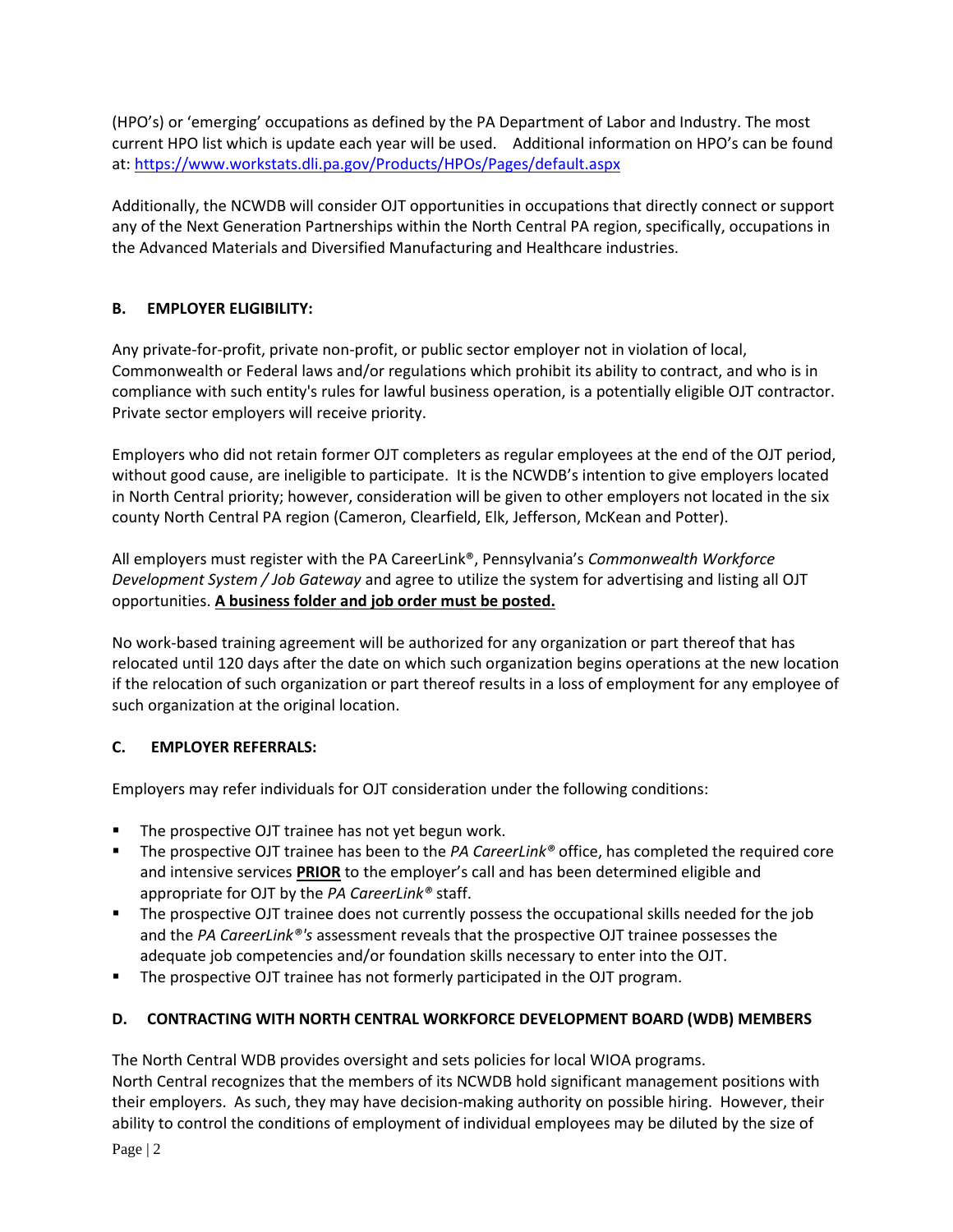the employer. Therefore, the NCWDB believes that a conflict of interest does not exist, and WDB members' employers are eligible for OJT contracting. Individual WDB members however may not discuss or vote on their own employer's OJT contracts if they come before the board.

## **E. TRAINEE ELIGIBILITY:**

To be approved as an OJT trainee, an individual must meet the eligibility criteria of the Workforce Innovation and Opportunity Act (WIOA) for low income adults, dislocated workers and/or youth. Individuals must be determined eligible and appropriate for the OJT program at the *PA CareerLink® centers located in the North Central Workforce Development Area (WDA)*.

No participant hired under terms of a work-based training agreement may displace (including partial displacement) an employee currently employed (as of date of participation).

## **F. TRAINEE REFERRALS:** (PA CareerLink® Referral Form is attached)

Referrals for potential OJT participants can be made by a CareerLink® staff, CBO, etc. All referrals should be made to the Title I Provider Staff located in the PA CareerLink® centers located in the North Central WDA utilizing the PA CareerLink® Referral Form that is attached to this document.

#### **G. TRAINEE WAGES:**

OJT trainees must be assured of the following:

Wages paid to OJT trainees should be reasonable, considering industry, geographic location and trainee proficiency. Consideration should be given to 'prevailing wage rates' for occupations within the geographic location.

#### *The minimum starting wage rate is to be:*

- Starting OJT wage rate will be the same as that normally paid by the employer to other entry-level workers in the same occupation and;
- Wage must be at least \$14.50 per hour.

#### **H. WORKING CONDITIONS:**

OJT trainees must be assured of and receive the following:

- Working conditions and promotional opportunities which are neither more nor less favorable than those experienced by other employees hired by the employer in similar positions.
- **Workman's Compensation or comparable accident insurance coverage.**
- **Any and all other benefits to the same extent as those for other employees in similar positions.**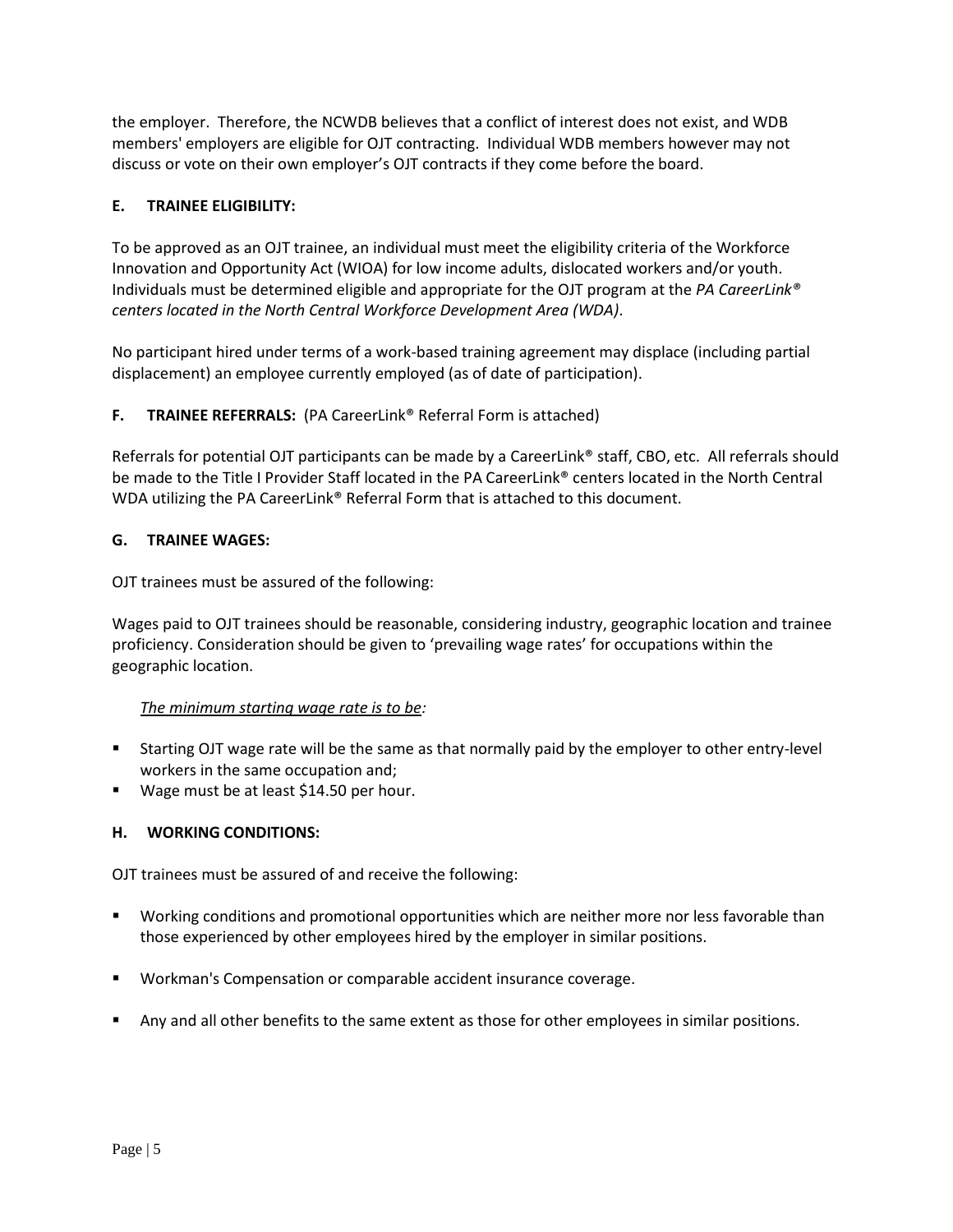#### **I. LENGTH OF OJT TRAINING:**

All occupations do not require lengthy training. The method for determining the length of OJT training is subject to approval by the Title I Provider and the North Central Workforce Development Board (NCWDB).

For each OJT position developed, an individual *Training Plan* must be created. The training plan which is required for all OJTs is attached in addition to instructions on how to complete the plan. *Training Plans* require employers to document the manner and timeline in which training will be provided. The following should be taken into consideration when determining the length of an OJT:

- **DJT's will be developed for a time period of up to 26 weeks;**
- Occupations which do not require extra-ordinary training will not be considered for OJT, unless they involve the training of customers with limited skill potential (e.g. learning disabilities);
- **EXECT LENGTH ON COLOGET CONTEGT AT A LET A** Length of OJT contracts will be reduced when the prospective employee has past experience in the proposed occupation. Documentation will be retained when this situation occurs.

#### **J. OCCUPATIONAL ELIGIBILITY AND INSTANCES OJT MAY NOT BE APPROVED:**

Following are instances in which OJT will not be approved:

- Seasonal, intermittent, part-time, or temporary jobs. Part-time is further defined as less than 30 hours per week).
- Occupations where commissions, piece rates and/or tips are the primary source of income.
- Occupations that involve political or religious activities, or support political or religious organizations.
- Occupations which would result in the displacement of any currently employed worker at that facility in the position for which the trainee is being hired for.
- Instances in which the employer hires and the trainee begin employment prior to the approval date of the OJT contract.
- Licensed occupations specifically if the occupation requires a license and the trainee does not yet have the license.
- Former employees of the OJT employer unless they are being hired for a different position than previously held or receiving a promotion.
- With employers who have exhibited a pattern of failing to provide OJT Trainee's with continued long term regular employment.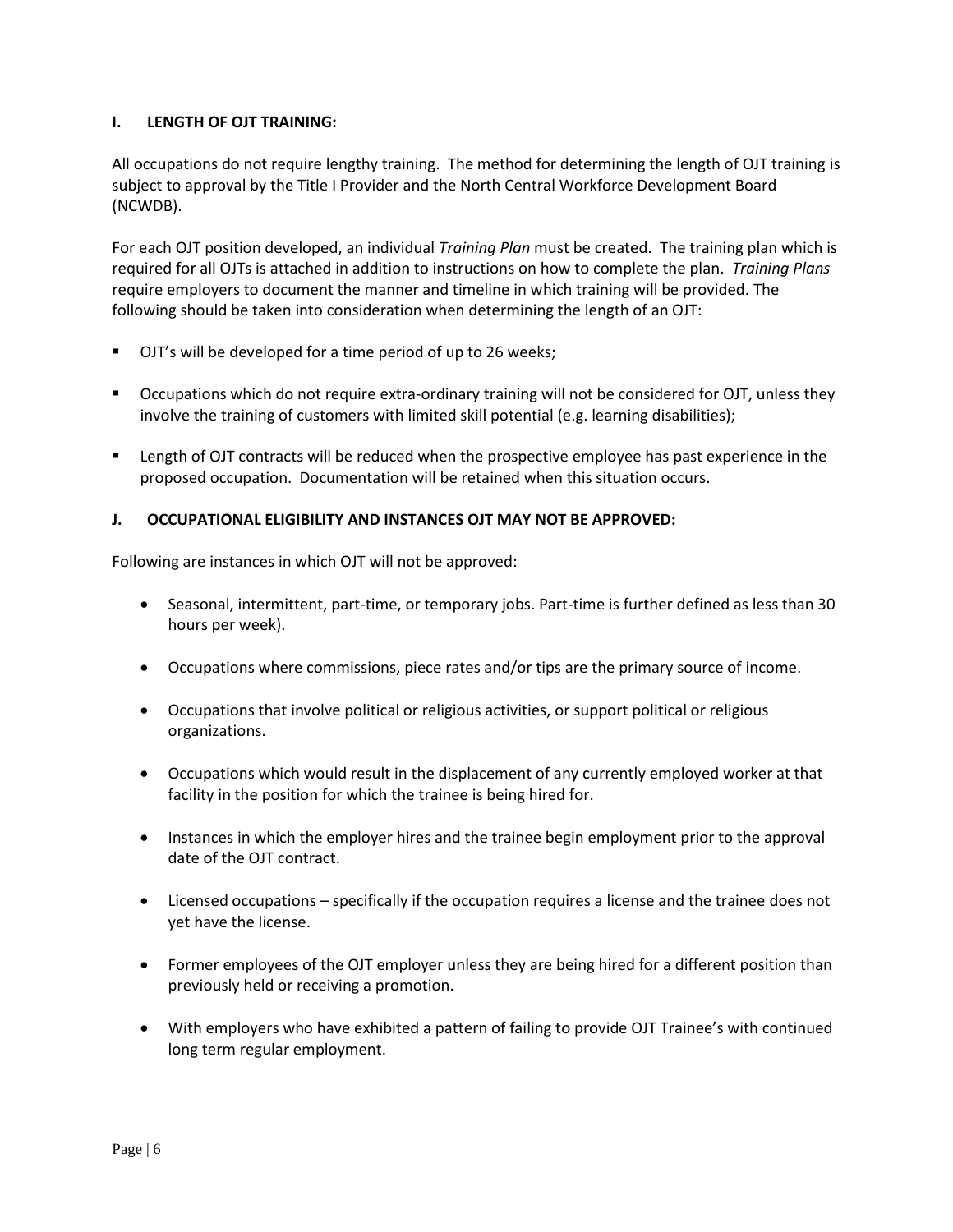## **K. LABOR ORGANIZATIONS:**

Appropriate labor organizations should be consulted in the design and conduct of OJT programs where collective bargaining agreements exist with the employer. The concurrence of the appropriate labor organizations must be obtained in writing when a collective bargaining agreement is applicable.

## **L. REIMBURSESMENTS TO THE EMPLOYER:**

The OJT program will reimburse the employer 50% of the trainee's wage, not to exceed \$6,000 per trainee for pre-determined time period, to help offset the cost of training the individual to become a fully productive employee. The employer submits a monthly invoice to the Title I Provider.

For those situations in which a trainee with prior or similar experience and/or training is referred to an OJT position, the *PA CareerLink®* staff will make a determination of appropriateness for OJT consideration, depending on the skill deficiencies identified through the assessment process. In such cases, a reduction in the maximum amount of training time allowed or maximum reimbursement to the employer will be made. Documentation will be retained on file for these situations.

## **M. APPROVAL PROCESS FOR OJT CONTRACT:**

Once the Title I Provider has negotiated the contract provisions and defined the training to be provided, the same shall be reduced to writing for submission to the North Central WDB for final approval.

#### **N. INSTRUCTIONS FOR OJT EMPLOYER:**

- 1. A monthly progress report shall be attached to the monthly invoice submitted to the North Central Workforce Operations.
- 2. The employer must maintain adequate payroll records, including OJT trainee signed time records. Time and attendance records must be signed by both the OJT Trainee and Employer Representative. Receipts must be maintained for cash payments made to participants.
- 3. All hours will be reimbursed at the wage rate and percentage on the contract.
- 4. Employers will be reimbursed based on trainee hours *worked* only. There are *no* reimbursements for: Paid Holidays, Vacation Days, Sick Days, etc.
- 5. Raises to OJT trainees are allowable during the contract period. A contract amendment may be needed in order to reimburse the higher wage rate. In all instances, individual OJT's will not exceed \$6,000.
- 6. OJT's cannot be executed with an employer that had similar employees in equivalent positions on a layoff status.
- 7. The employer will comply with The American with Disabilities Act (ADA).
- 8. The employer will comply with the Non-discrimination and Equal Opportunity provisions of the Workforce Development Act of 1998 and its regulations.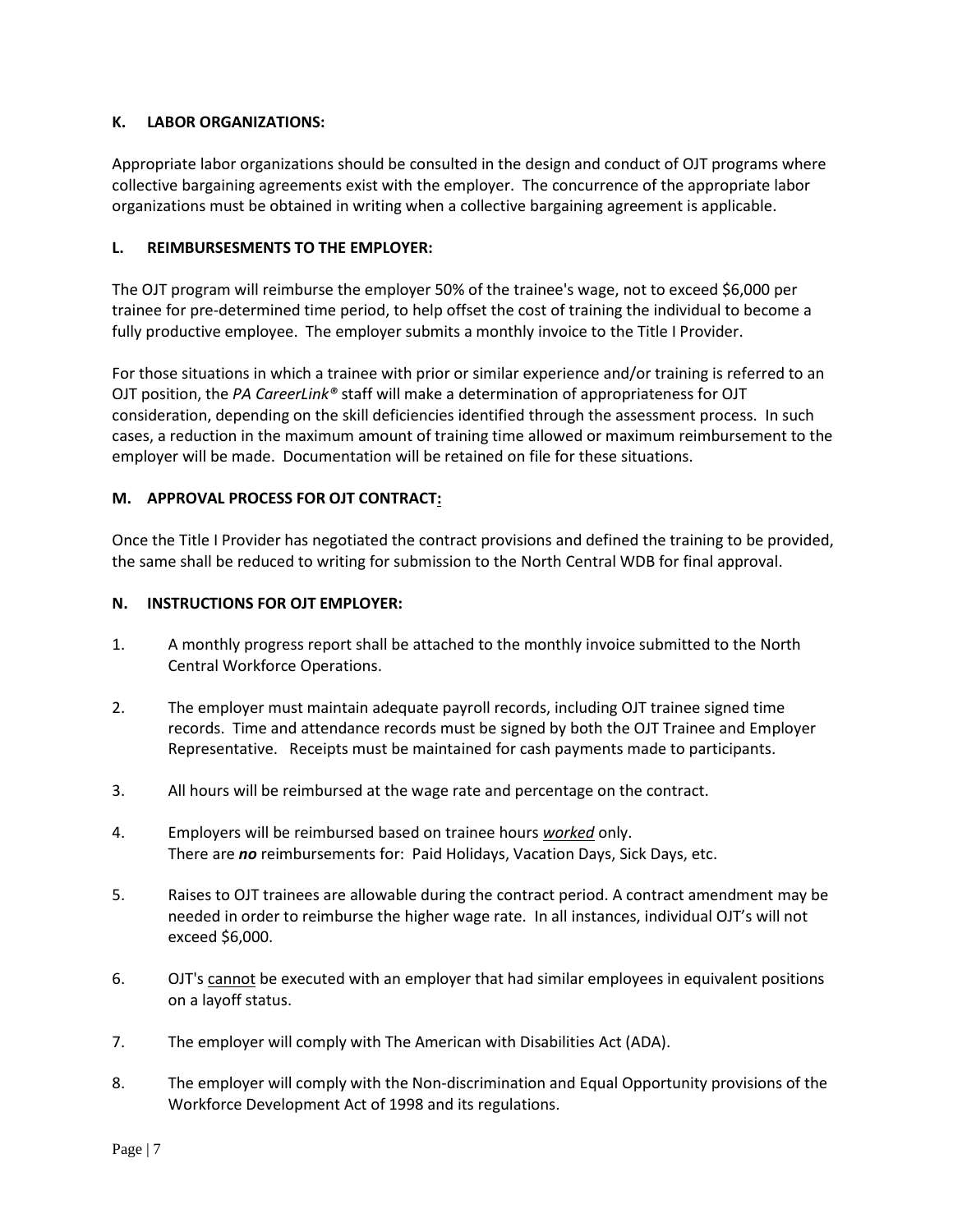- 9. The employer will post the "Equal Opportunity is the Law" posters in English and Spanish and, the "Grievance and Hearing Procedures for the North Central Workforce Development Area." At the worksite in a conspicuous location.
- 10. If employees at the worksite are covered by a collective bargaining agreement, a Union Concurrence Sign-Off is necessary. The employer must maintain all records of OJT employees for a minimum of four (4) years after the contract expiration date. Records shall be retained and stored in a manner that will preserve their integrity and admissibility as evidence in any audit or other proceeding.
- 11. Job Descriptions and Training Outlines are required. These items will be made part of the OJT Contract.
- 12. Employers are required to submit Monthly Invoices for reimbursement. Monthly Invoices shall include a Monthly Progress Report (Attachment) with each invoice submission.

# **O. TRAINING PLAN (including Job Description) and Contract Modification** *(Forms are attached)*

1. The Employer must provide a Training Outline which details the training plan and time frame for each OJT trainee. An OJT training plan template as well as training plan information and instructions has been developed and has been attached to this manual. The Training Plan need only address the elements of training that the OJT contract will reimburse for.

The training plan must include:

- **Contact Information**
- **•** Occupational Information
- Job Description (if additional space is necessary use additional paper)
- **Required Job Skills for Occupation**
- **Training Information**
- **Signatures of Trainee, Employer and OJT Provider**
- 2. Contract Modification

A modification form must be submitted each time an OJT is modified. The Training Plan Modification form is attached to this manual. The modification form must include:

- Contact Information
- OJT, Modification and Training Plan Numbers
- Modification Description
- Signatures of Trainee, Employer and OJT Provider

#### **P. MONTHLY REPORTING / PROGRESS REQUIREMENTS: (Monthly Report is attached)**

Page | 8 The employer is required to submit a monthly report from, which describes the OJT trainee's progress. The OJT trainee is required to sign the form for verification of wages and hours and it is expected that the employer will make the trainee aware of their progress at that time. In the event a rating of less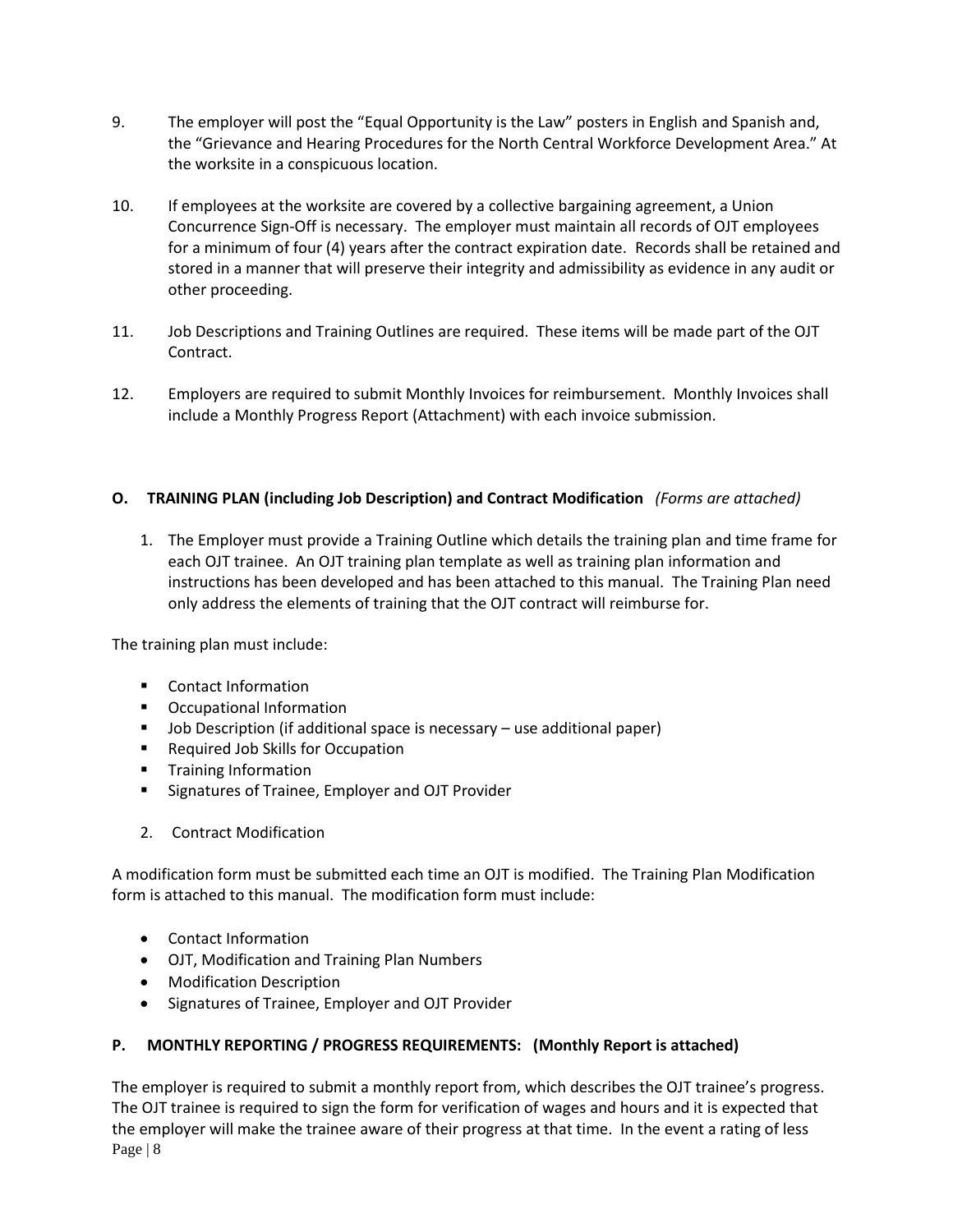than satisfactory is reported, a PA CareerLink® staff person will schedule a visit to the worksite. This visit will include a discussion with both the employer and the trainee. A record of this visit and the result will be attached to the monthly report. A record of this visit will also be documented in CWDS.

# **Q. INVOICING:**

The employer is required to submit a monthly invoice for reimbursement of training costs for a particular month within the contract period. Included with the invoice must be support documentation identifying the participant's hours worked in training on a daily basis. The invoice and copies of all support documentation must be submitted to the Title I Provider. An original invoice must be submitted. Supporting documentation may be scanned at the local PA CareerLink® office with copies emailed to the appropriate staff for processing or copies may be included with the original invoice. All original invoices and support documentation will be maintained by the Title I Provider.

# **R. CASE MANAGEMENT:**

Case management must be completed by PA CareerLink® staff utilizing the CWDS system. This is the only required system to be utilized. In addition to Case management including case notes for the OJT participant, the Business Service Representatives in each North Central PA CareerLink® must document case notes of visits with employers.

# **S. PERFORMANCE AND FISCAL REPORTING:**

To ensure that the state is able to assess the success achieved under OJTs and other WDB Programs, data must be entered into the CDWS system in an accurate and timely manner for both financial and performance accountabilities. Reports will also be collected by the NCWDB prior to each NCWDB quarterly meeting and as requested.

# **T. MONITORING:**

The NCWDB, in compliance with applicable provisions of the Workforce Innovation and Opportunity Act (WIOA), will conduct ongoing oversight and monitoring of all OJT activities during the tenure of the contract. The employer shall cooperate during all phases of monitoring conducted by the NCWDB, State and / or Federal Authorities.

#### **U. MARKETING OF THE OJT PROGRAM:**

Included in the attachments to this document are several examples of how the OJT program can be marketed to both employers and training participants. The documents are examples only and will need to be revised to represent the NCWDB Policies and Procedures.

The documents include the following:

- 1. Seven examples of brochures, flyers, etc. that can be revised and copied for posting in the PA CareerLink® and other methods of distribution such as mass mailing, emailing, etc.
- 2. A sample of a Participant Referral Letter that can be revised and sent to a specific employer(s) when the PA CareerLink<sup>®</sup> has identified an OJT ready training participant.